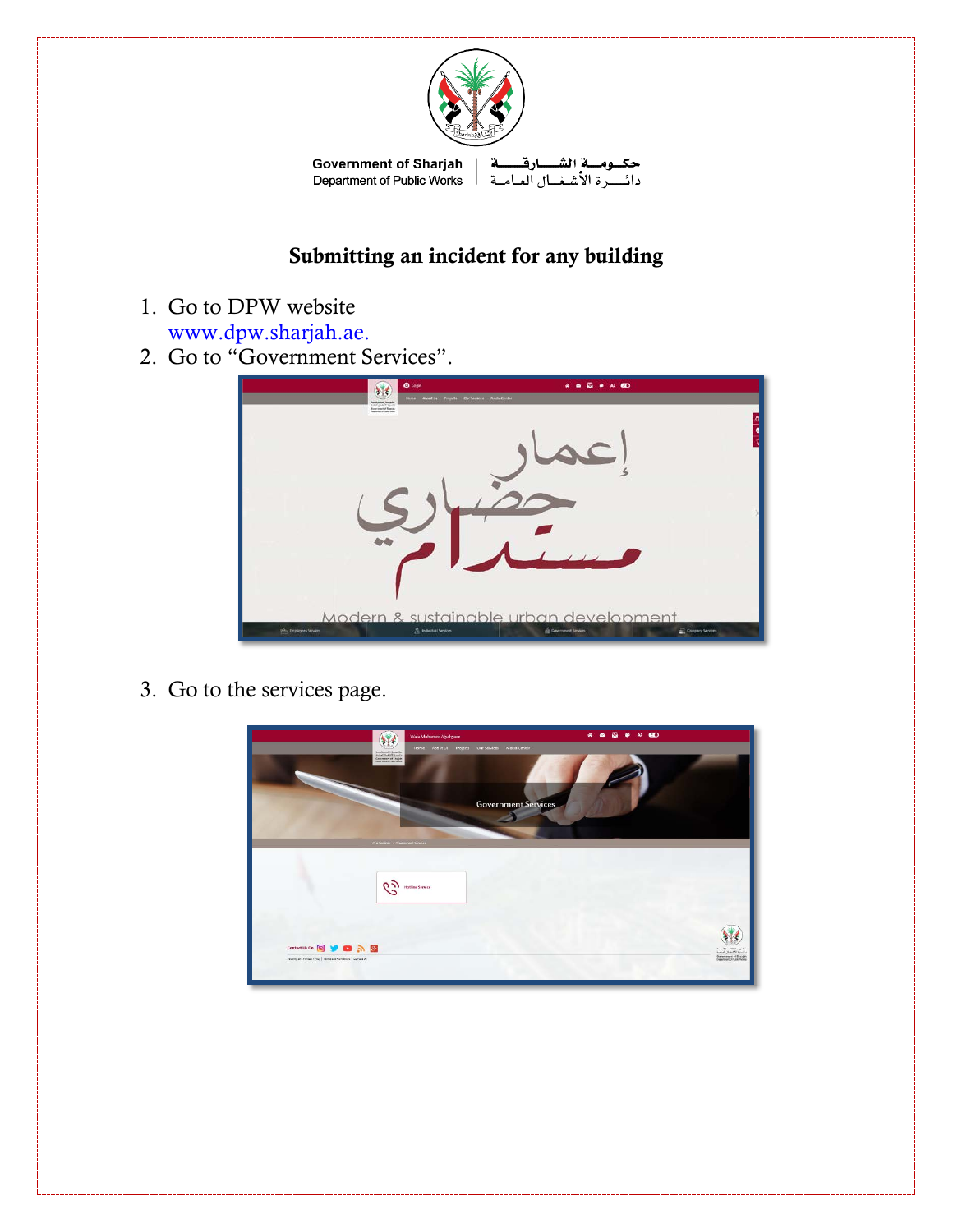4. Insert your username and password and the other details. Put  $(\checkmark)$  on "Remember me", to save your details for the next time



5. Your dashboard will be shown.

|                                                          | <b>Hotline Service</b> |                     |                       |
|----------------------------------------------------------|------------------------|---------------------|-----------------------|
| Sharjah Art Foundation Department -Sheikha Hoor Office B |                        | Q Search And Report | 省<br><b>Home Page</b> |
|                                                          | Track incidents        | Add incident        |                       |
|                                                          |                        |                     |                       |

6. To apply for incidents request click on "add incident" then fill all required fields.

Note: you can specify the building by choosing it, if you have more than one building under your account

|                                                           | <b>Submit a Report</b>     |              |                                              |
|-----------------------------------------------------------|----------------------------|--------------|----------------------------------------------|
| Sharjah Art Foundation Department -Sheikha Hoor Office B. |                            |              | Q Search And Report<br><b>Home Page</b><br>◈ |
| 唧<br>Building                                             | Indident Type:             | Ħ<br>Deltale | $\checkmark$<br>conten nusser                |
|                                                           | Specify the building.      |              |                                              |
|                                                           | 1378 - Art Center Hamrlayh |              |                                              |
|                                                           | 1384 - Bait Al Serkal      |              |                                              |
|                                                           | 1385 - Dar Al Nadwa        |              |                                              |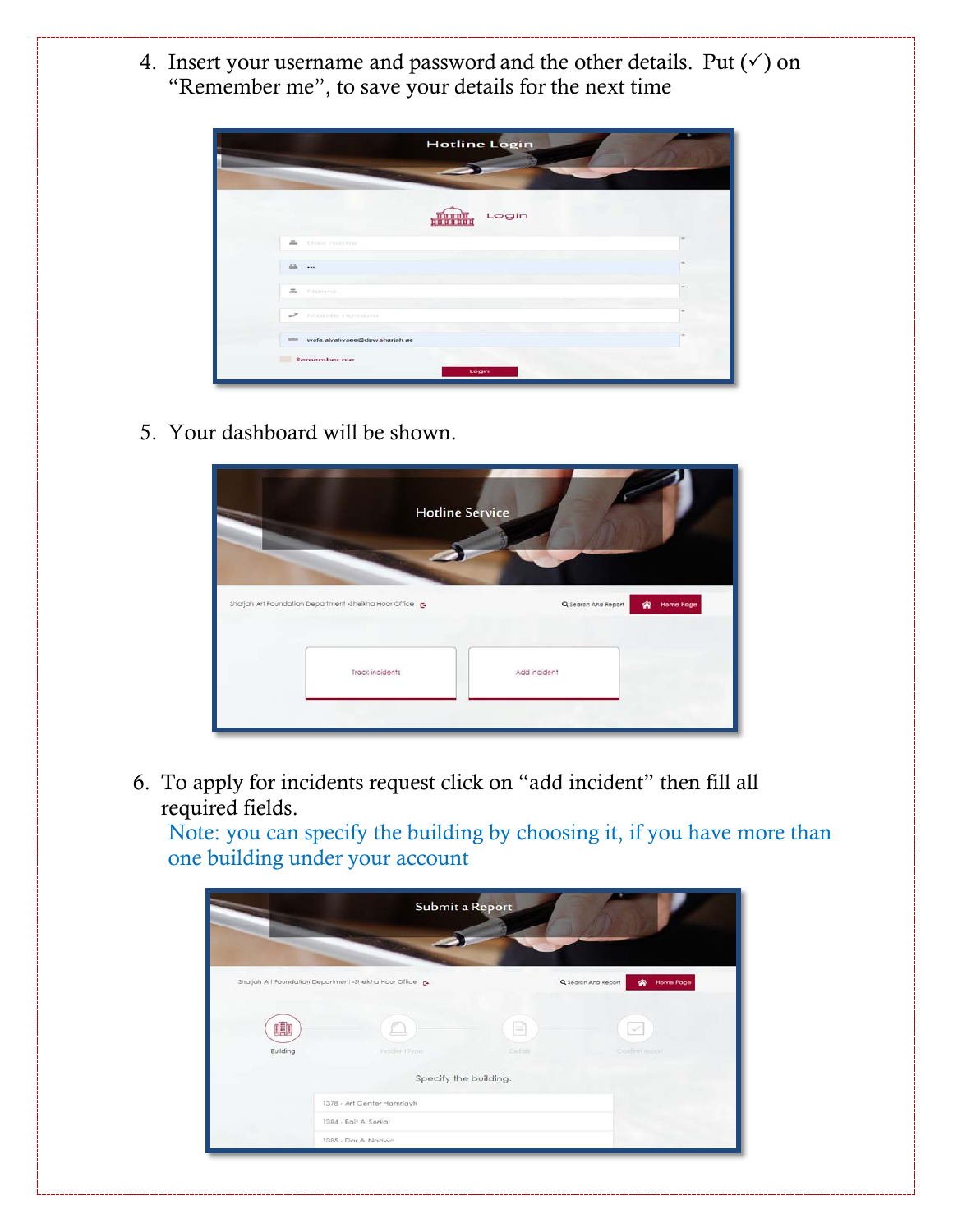7. Choose incident type.

| <b>Building</b> | Incident Type                     | F<br>Details | Confirm report |
|-----------------|-----------------------------------|--------------|----------------|
|                 | Incident Type                     |              |                |
|                 | Access Control                    |              |                |
|                 | Air Conditioning                  |              |                |
|                 | Auto Shutter                      |              |                |
|                 | <b>Building Management System</b> |              |                |
|                 | <b>CCTV Camera</b>                |              |                |
|                 | Electrical                        |              |                |

8. Fill all fields and you can attach a photo by clicking "upload" and add a description for each photo, please make sure to click save before you continue.

| Building |                             | Incident Type           | ⋿<br>Details      | $\checkmark$<br>Confirm region |
|----------|-----------------------------|-------------------------|-------------------|--------------------------------|
|          |                             |                         |                   |                                |
|          |                             | Specify report details. |                   |                                |
|          | tocation                    |                         |                   |                                |
|          | Choose                      |                         |                   | $\checkmark$                   |
|          | Floor.                      |                         |                   |                                |
|          | Choose                      |                         |                   | $\sim$                         |
|          | Report description          |                         |                   |                                |
|          | <b>Report attachments</b>   |                         |                   |                                |
|          | $+$ uptood<br>Attach photos |                         | Image Description | <b>Save</b>                    |
|          |                             | Continue                | <b>Back</b>       |                                |

9. You can review your details before submitting.

|          | Severe Brush Printer Photocae Strations Car |                                   |              | Q search And Report<br>Home Page |
|----------|---------------------------------------------|-----------------------------------|--------------|----------------------------------|
| ÷        |                                             |                                   | $\checkmark$ |                                  |
| Building |                                             | Indicient Type                    | Details      | <b>Continh report</b>            |
|          |                                             |                                   | Vlew data    |                                  |
|          | Building                                    |                                   |              |                                  |
|          |                                             | Select Burn Night Policie Station |              |                                  |
|          | Incident type                               |                                   |              |                                  |
|          | Access Control                              |                                   |              |                                  |
|          | Location                                    |                                   |              |                                  |
|          | Other                                       |                                   |              |                                  |
|          | <b>Thomas</b>                               |                                   |              |                                  |
|          | 2- 2nd Floor                                |                                   |              |                                  |
|          | Report description                          |                                   |              |                                  |
|          | test                                        |                                   |              |                                  |
|          |                                             |                                   |              |                                  |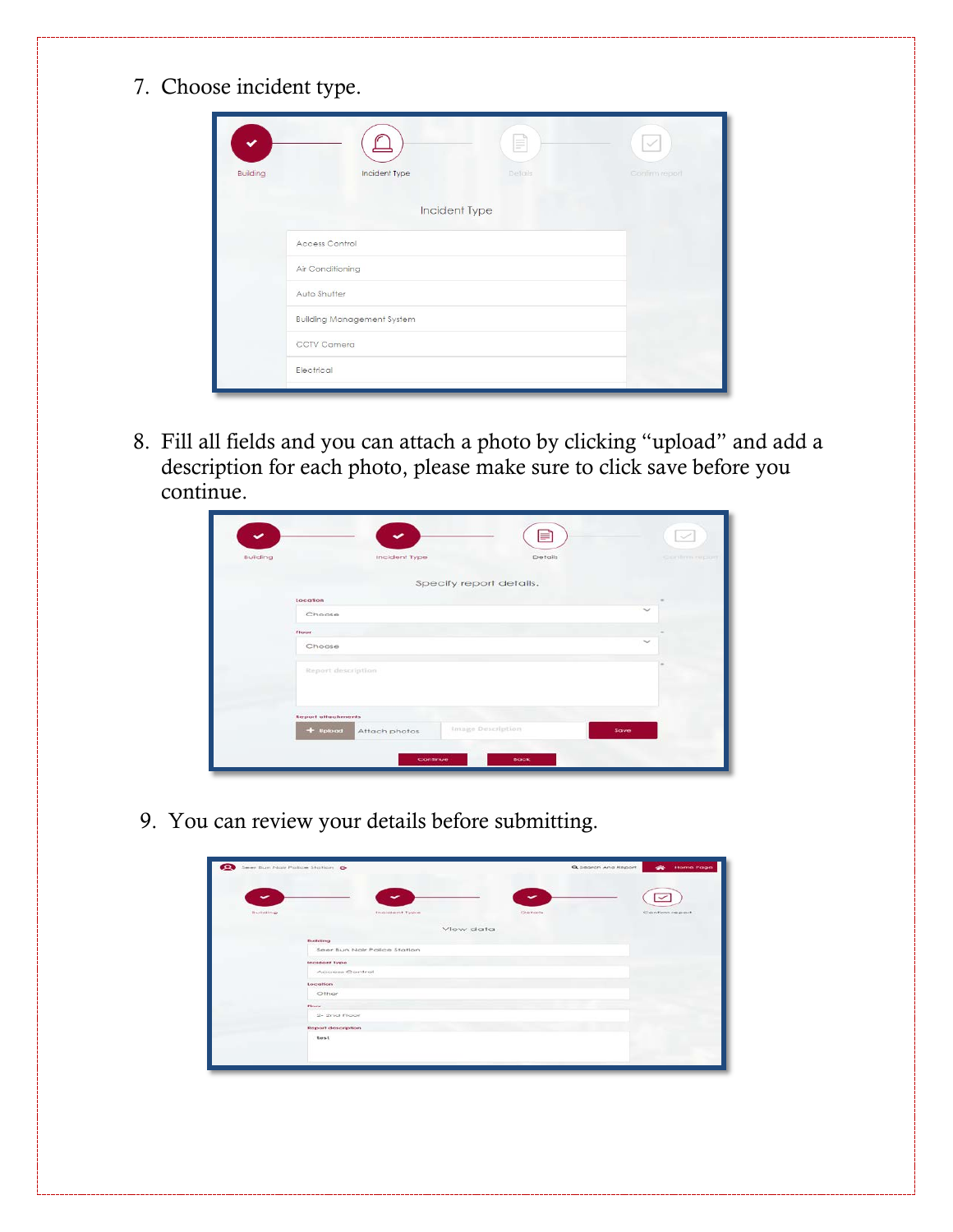10. Please provide your satisfaction in regards the website service.



11. Incident is successfully sent.

| Seer Bun Nair Police Station <b>G</b><br>וס    | Q Search And Report<br>Home Page<br>⋒ |
|------------------------------------------------|---------------------------------------|
| $\mathcal{C}$                                  |                                       |
| Thanks for reporting the incident with the ID: |                                       |
| 20CAP-00016561                                 |                                       |
| <b>Date Created</b>                            |                                       |
| 8-12-2020                                      |                                       |
| <b>Back</b>                                    |                                       |
|                                                |                                       |

12. "Track incidents", is a page that shows all type of your incidents.

|                                                        |                     | <b>Hotline Reports</b> |                  |                     |                       |
|--------------------------------------------------------|---------------------|------------------------|------------------|---------------------|-----------------------|
|                                                        |                     |                        |                  |                     |                       |
|                                                        |                     |                        |                  |                     |                       |
|                                                        |                     |                        |                  |                     |                       |
|                                                        |                     |                        |                  |                     |                       |
| Sharjah Art Foundation Department -Sheikha Hoor Office |                     |                        |                  | Q Search And Report | <b>Home Page</b><br>∙ |
| Search                                                 |                     |                        |                  |                     |                       |
| Type Incident ID.                                      | <b>Suiding Nome</b> |                        |                  | Type                |                       |
| Turnal Institutional (CL)                              | Choose              |                        | $\tau_{\rm eff}$ | Choose              | $\sim$                |
| Incident Status                                        | Data from           | Date to                |                  |                     |                       |
| All                                                    | $\sim$              |                        |                  | Q. Search           | Report                |
|                                                        |                     |                        |                  |                     |                       |
| Communications List                                    |                     |                        |                  |                     |                       |
| Open (389)                                             |                     |                        |                  |                     | 55                    |
|                                                        |                     |                        |                  |                     |                       |
| Linder Process (0)                                     |                     |                        |                  |                     |                       |
|                                                        |                     |                        |                  |                     |                       |
|                                                        |                     |                        |                  |                     |                       |